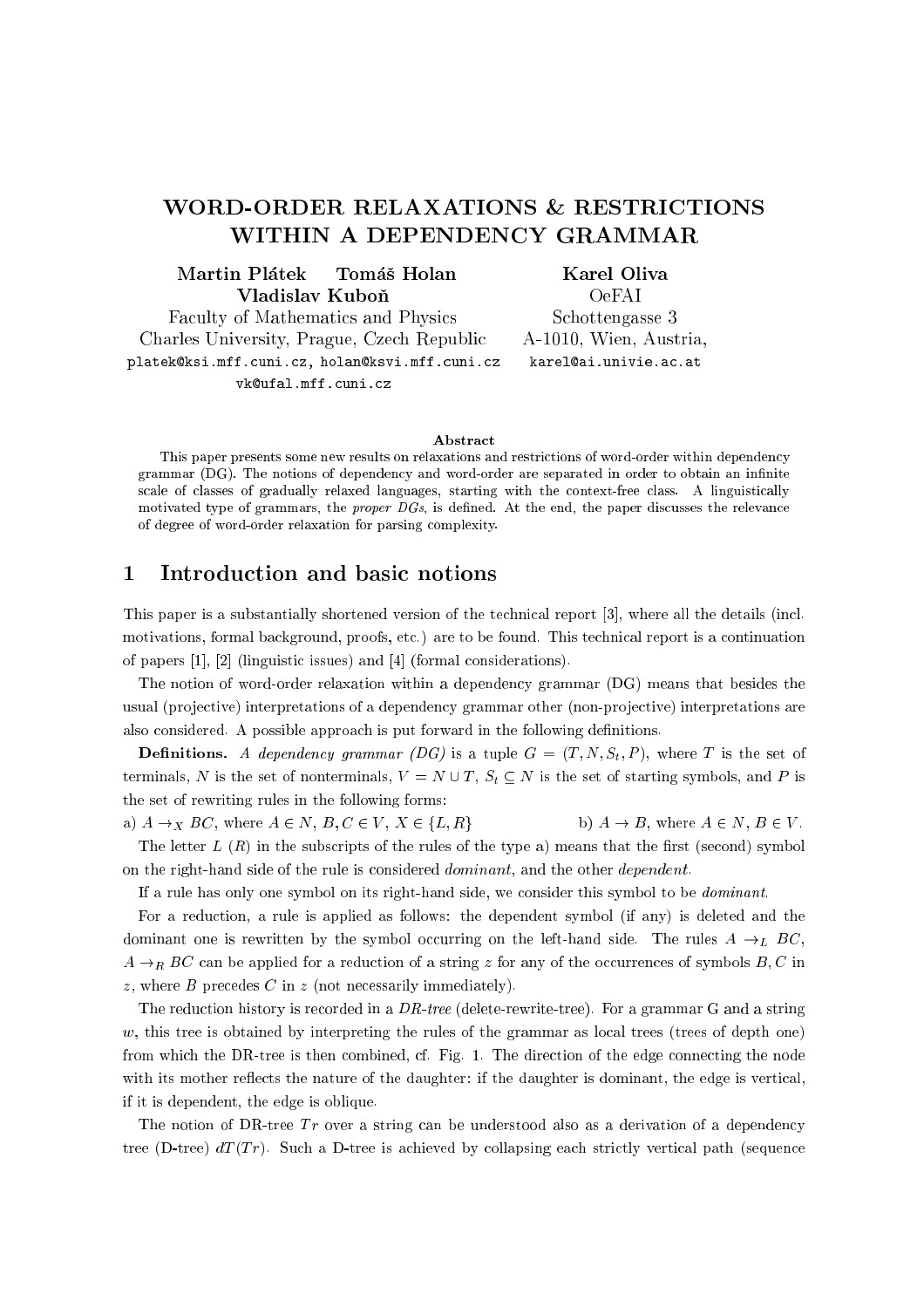of verti
al edges) into a single node marked by the terminal symbol from the bottom of this path, and by keeping the oblique edges inta
t (this means that all edges in any D-tree are oblique) For a clarifying example, cf. Fig.1. Note that both kinds of trees can contain crossing edges. Note also that the number of crossings in a D-tree must be less than or equal to the number of crossings in the respective DR-tree; in fact, it is even possible to have a DR-tree with crossing branches inducing a D-tree without any crossing.

Example 1. Let  $G = (T_1, N_1, \{A_1\}, P_1), T_1 = \{a_1, a_2, b_1, b_2\}, N_1 = \{A_1, A_2, B_1, B_2\}, P_1 =$  ${A_1 \rightarrow_R a_1B_1, B_1 \rightarrow_L b_1A_2, A_2 \rightarrow_R a_2B_2, B_2 \rightarrow_L b_2A_1|b_2}.$ 

The left part of Fig.1. displays a DR-tree Tr parsed by G for the input sentence  $a_1a_1a_2a_2b_1b_2b_1b_2$ .



Figure 1: DR-, D-tree on  $a_1a_1a_2a_2b_1b_2b_1b_2$ 

The right part of Fig. 1. displays the D-tree  $dT r$  contracted from  $Tr$ .

**Definitions.** For the purpose of definition of coverage, let us first associate each terminal symbol within a string with a number marking its position counted from left, and call this number the horizontal index of the terminal symbol.

For any node u of a tree Tr, we shall define its *coverage Cov* $(u, Tr)$  as the set of horizontal indices of all terminal nodes from which a bottom-up path leads to  $u$ .

Let there be a node u of a DR-tree (D-tree) Tr such that  $Cov(u, Tr) = \{i_1, i_2, \ldots, i_n\}, i_1$  $i_2 \ldots i_{n-1} < i_n$ ,  $1 \leq j \leq n$  and  $i_{j+1} - i_j > 1$ . We say that the pair  $(i_j, i_{j+1})$  forms a gap in the  $Cov(u, Tr)$  (or that the  $Cov(u, Tr)$  contains the gap  $(i_i, i_{i+1})$ ).

Let Tr be a DR-tree (D-tree), u be a node of Tr, and  $Cov(u, Tr)$  its coverage. The symbol DR- $Ng(u, Tr)$   $(D-Ng(u, Tr))$  represents the number of gaps in  $Cov(u, Tr)$ .

 $DR-Ng(Tr)$   $(D-Ng(Tr))$  denotes the maximum from  $\{DR-Ng(u,Tr); u \in Tr\}$   $(\{D-Ng(u,Tr); u \in Tr\})$ . We say that  $DR-Ng(Tr)$   $(D-Ng(Tr))$  is the node-gaps complexity of Tr.

A tree is projective if the number of gaps of any its node is equal to  $0$  (zero). If this is not so, the tree is non-projective. In order to measure non-projectivity we use the measures  $DR-Ng$  or  $D-Ng$ .

**Example 2.** We stick to the *DR-tree*  $Tr$  from the previous example. The coverages of non-terminal nodes are (in the top-down order) as follows:  $\{1, 2, 3, 4, 5, 6, 7, 8\}, \{2, 3, 4, 5, 6, 7, 8\}, \{2, 3, 4, 6, 7, 8\}$  $\{2, 4, 6, 7, 8\}, \{2, 4, 7, 8\}, \{4, 7, 8\}, \{4, 8\}, \{8\}.$  Hence  $DR-Ng(Tr) = 2$ , because the number of gaps in the coverages does not exceed 2, and, e.g.,  $\{2, 4, 6, 7, 8\}$  contains the gaps  $(2, 4), (4, 6)$ .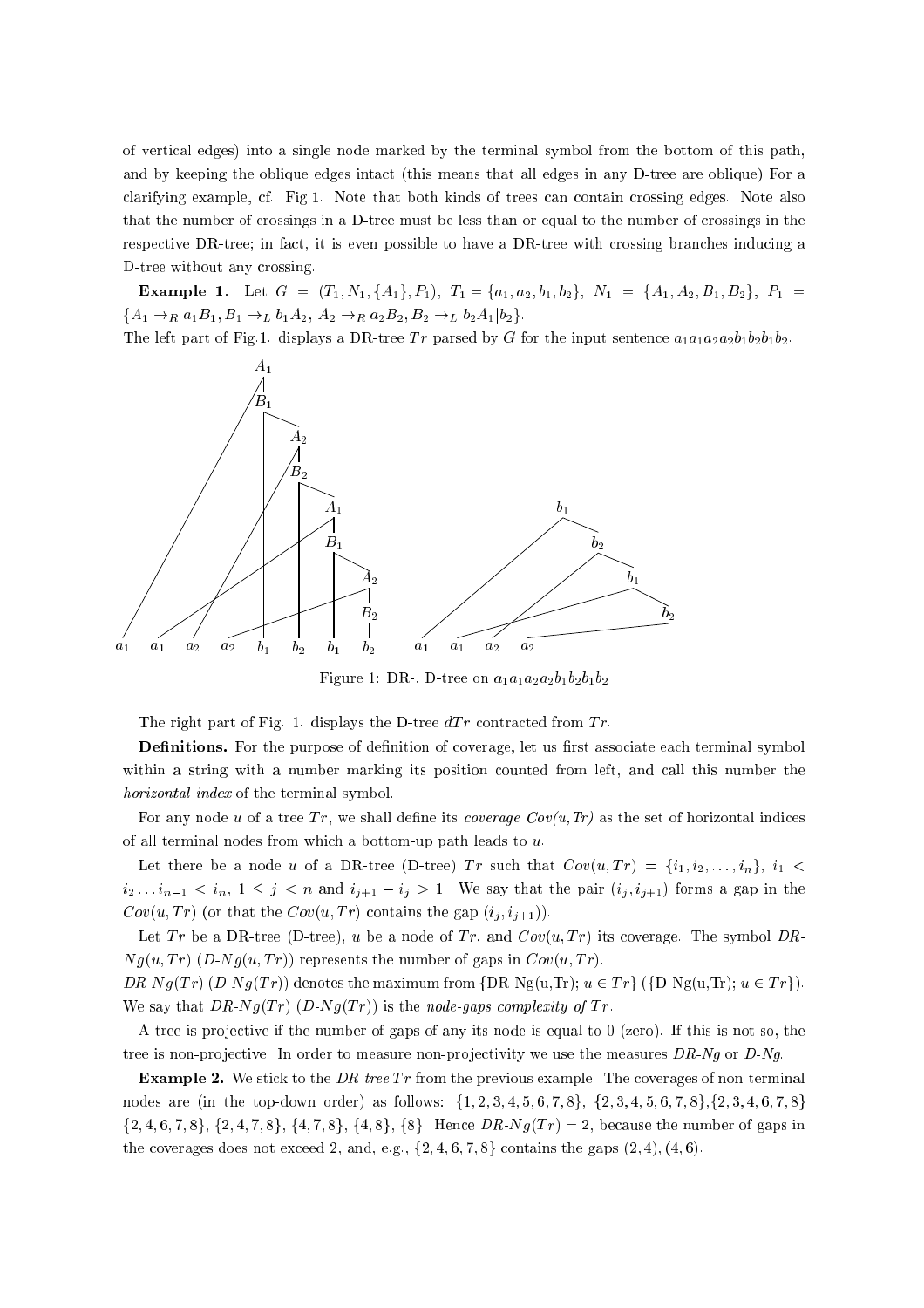Observation. It holds that any D-tree which is contracted from a projective DR-tree is a projective D-tree, but there are certain types of non-projective DR-trees which are contracted into projective D-trees. Some of them are linguisticaly inadequate. This observation leads to the following definition.

**Definition.** A DG G is called a *proper DG* if for any projective D-tree  $dTr$  generated by G there exists a projective DR-tree Tr generated by G such that  $dTr = dT(Tr)$ .

**Example 3.** Let us choose a DG  $G_{Ll}$  in the following way:  $G_{Ll} = (T, N, \{C\}, P)$ , where  $T =$  ${a, b, c, d}, N = {A, B, C}, P = {A \rightarrow_L Bb, B \rightarrow_L Cc, C \rightarrow_L Aa, C \rightarrow d}.$ 

We have shown in [4] that  $G_{Ll}$  is not a proper grammar. Namely it generates only projective (very simple) D-trees of depth 1, and on the other hand it generates a language, which is not context-free, thus it generates an infinite set of words corresponding to nonprojective DR-trees.

The previous definition embodies a substantial empirical claim, namely that all DGs of a natural language have to fall into the class proper grammars - i.e. the claim that grammars which lie outside this lass are not linguisti
ally adequate.

Second, as said above, we need mechanisms for expressing language-particular constraints on wordorder, in parti
ular onstraints on number of gaps within a subtree (or lo
al subtree) headed by word of a ertain ategory. These onstraints an be expressed easily as follows:

**Definitions.** Let  $G = (T, N, P, S)$  be a DG, and Cs be a set of *qap restrictors*, i.e. pairs of the shape [A, i], where  $A \in N$  and  $i \in Nat \cup \{0\}$ . Then we say that the pair  $G_{Cs} = (G, Cs)$  is a restricted DG (RsD-grammar, RsDG), and if G is a proper grammar we say that  $G_{Cs} = (G, Cs)$  is a restricted proper DG (prop-RsDG). Any pair  $[A, i] \in Cs$  expresses the constraint that only such DR-trees are well-formed according to the RsD-grammar  $G_{Cs}$  in which the value of the measure DR-Ng of any of their covering subtrees with the root-symbol  $A$  is less or equal to  $i$ .

Let  $i \in (Nat \cup \{0\} \cup \{*\})$  and let us assume that  $*$  is greater than any natural number. Then, for a (fixed)  $Cs$  and for a (fixed) string w we define the following:

DR-T(w,  $G_{Cs}$ , i) is the set of DR-trees generated by G over w such that the value of the measure  $DR-Ng$  does not exceed i for them, and at the same time the constraints from  $Cs$  are met for them (in the above sense). For  $i = *$  only the constraints Cs are imposed on the set of DR-trees generated by G over w.

 $DR-L(G_{Cs}, i) = \{w \mid DR\text{-}T(w, G_{Cs}, i) \neq \emptyset\}.$ 

DR- $\mathcal{L}(i)$  denotes the class of languages DR- $L(G_{Cs}, i)$ , for all RsDG's  $G_{Cs}$ .

DR-prop- $\mathcal{L}(i)$  denotes the class of languages DR- $L(G_{CS}, i)$ , for all proper RsDG's  $G_{CS}$ .

For D-trees, the classes  $D-\mathcal{L}(i)$  and D-prop- $\mathcal{L}(i)$  can be defined in a similar way.

Mind here the important difference in the nature of the two kinds of constraints. The first kind is a onstraint whi
h has to hold for the a tree globally (i.e. for all nodes of the tree). The gap restrictors are constraints which hold only for any (covering, induced) subtree of a node which is of certain category. We need to use both types of constrains in order to achieve the results on hierarchy.

**Demition.** Let  $\cup$   $F$  + be the set of context free languages without empty string. Let us take  $L \in \bigcup_{L \in \mathcal{L}} L$  and  $K \in \{0\} \cup N$  at. We shall say that L has the degree of DR-relax-ability k  $(DRL(L) = K)$ if there exists a RsDG GS su
h that

a) 
$$
DR-L(GS, 0) = L
$$
, and

b)  $DR-L(GS, i) \notin DR-L(i - 1)$ , for  $i \in \{1, 2, ..., k\}$ , and  $DR-L(GS, k) = DR-L(GS, k + j)$  for any  $j \in Nat$ .

We shall also say that the grammar GS has the degree of DR-relax-ability k  $(DRS(GS) = k)$ .